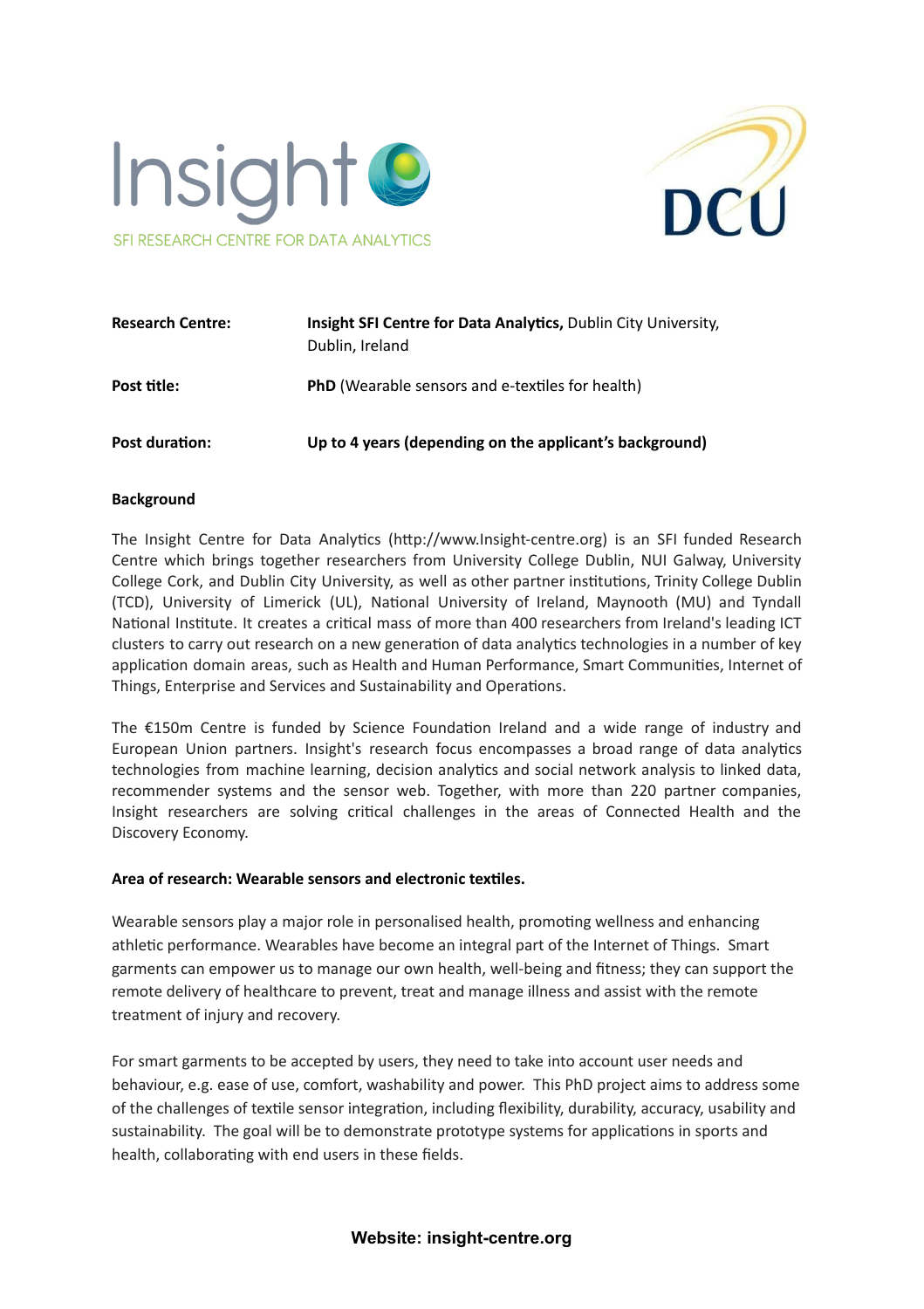This project will be largely interdisciplinary, with a basis in Electronic/Biomedical Engineering and bridging the disciplines of Engineering, Computing, Chemical Science, Health and Human performance within the Insight Centre. There will also be an opportunity to collaborate with Tyndall National Institute, UCC's flagship research institute.

### **Eligibility:**

BEng in Electronic Engineering, Mechatronic Engineering or Biomedical Engineering or other relevant discipline is expected but candidates with other backgrounds will be considered on a case-by-case basis.

To register for a Postgraduate Research programme, a candidate must normally have obtained a primary degree classification equivalent to Lower Second Class Honours or above, from an approved University or an approved equivalent degree-awarding body, or have an approved equivalent professional qualification in an area cognate to the proposed research topic. See http://www.dcu.ie/registry/postgraduate/faq.shtml#q3

English language requirements for non-native speakers of English is available here: https://www.dcu.ie/registry/english.shtml

#### **Essential Skills:**

- Hardware development and prototyping
- Signal processing
- Computer programming
- Strong interpersonal communication skills
- Creative and Critical Thinker

#### **Desirable skills:**

- Experience in wearable sensors
- Experience with wireless networks
- Prototyping and programming
- Publication activities in relevant disciplines

#### **The successful candidate will also be expected to parcipate in Graduate Training:**

Advanced training, in the form of accredited modules, known as 'Graduate Training Elements' or GTEs, are an important aspect of DCU's graduate research experience. Information on graduate training at DCU is available here: https://www.dcu.ie/graduatestudies/training.shtml

The successful student will be expected to undertake and pass a minimum of 20 credits of taught modules for the duration of their studies.